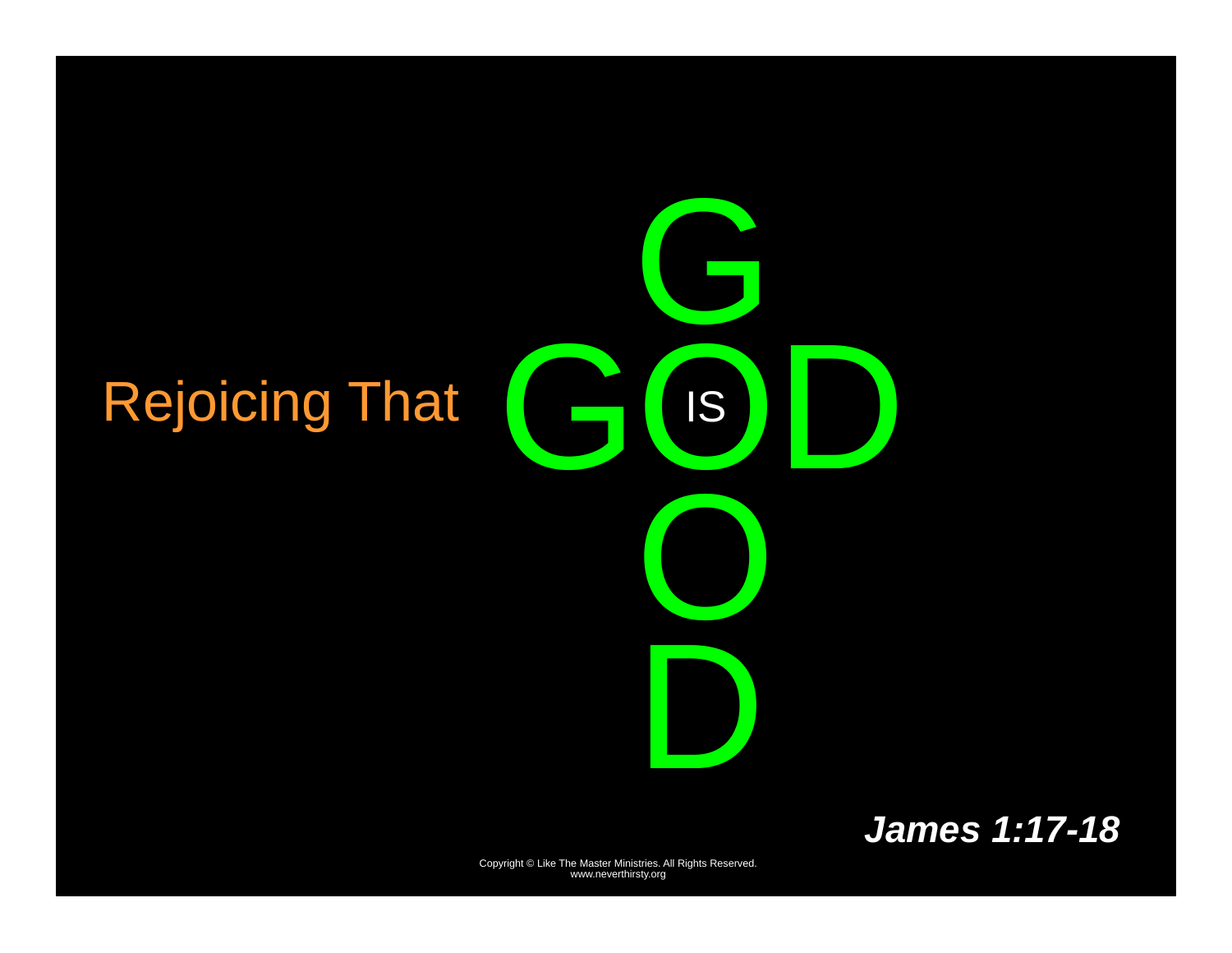

# **Israelites Cross The Red Sea**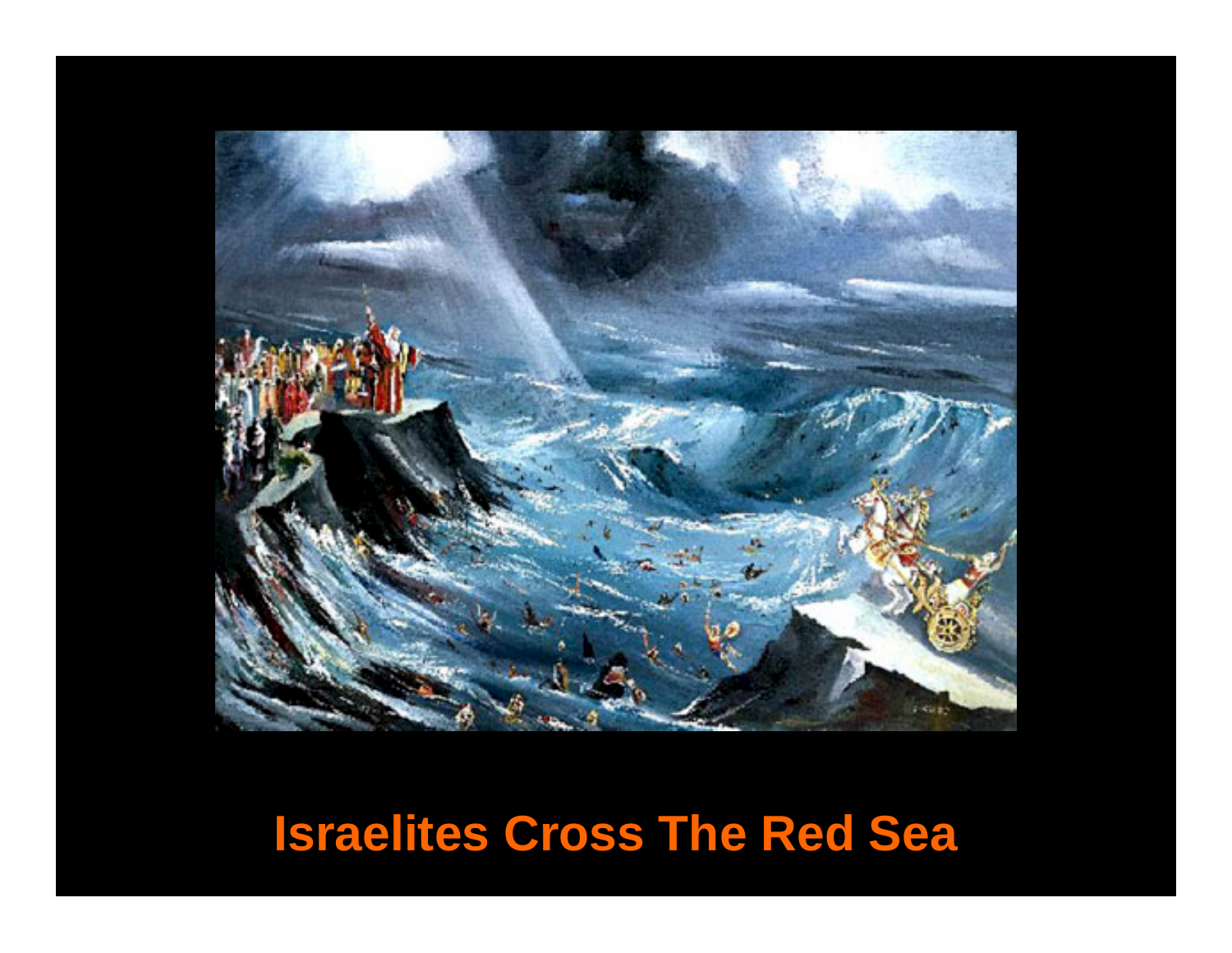# **Israelites Complain About The Water**

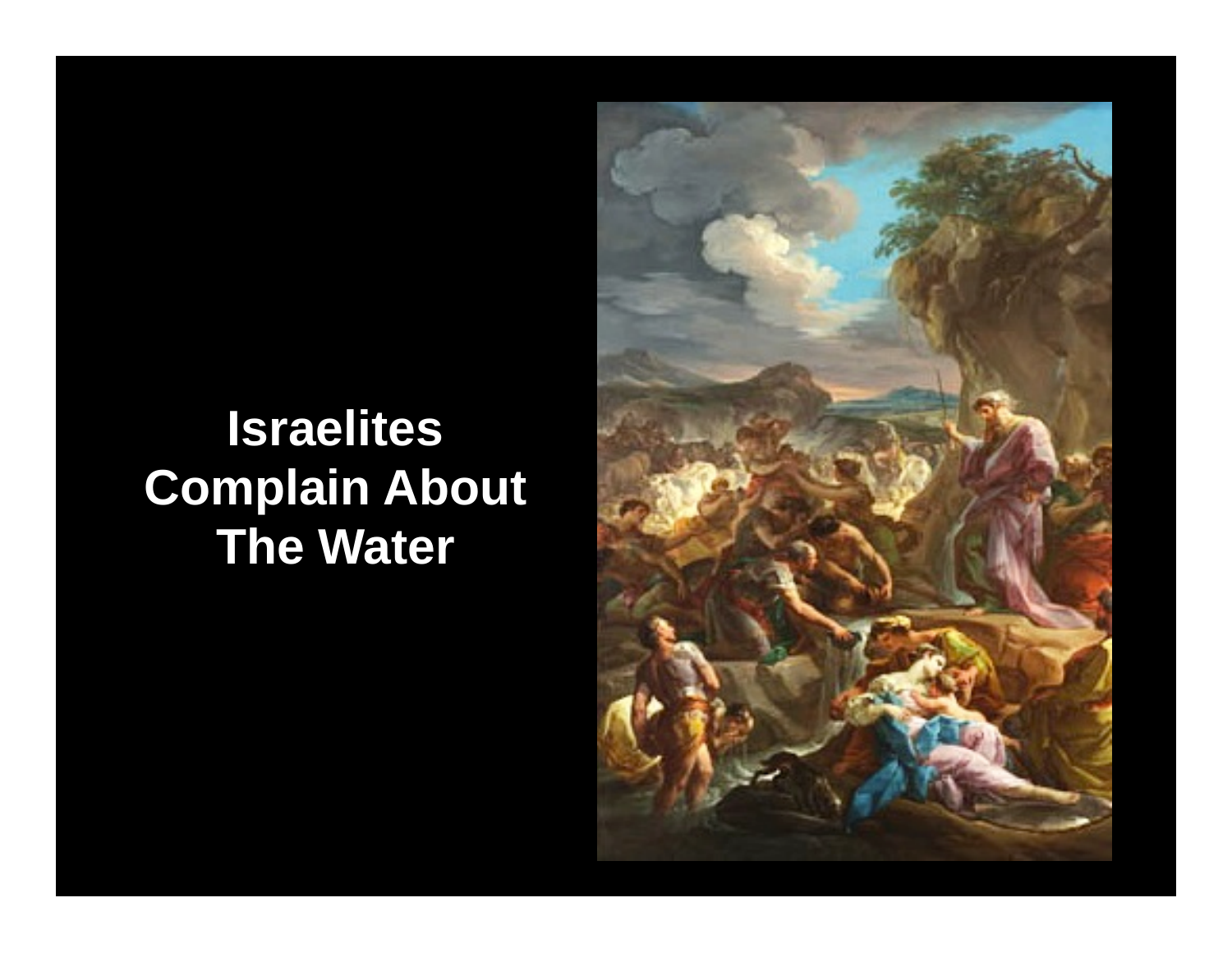

## **Israelites Gather Manna & Quail**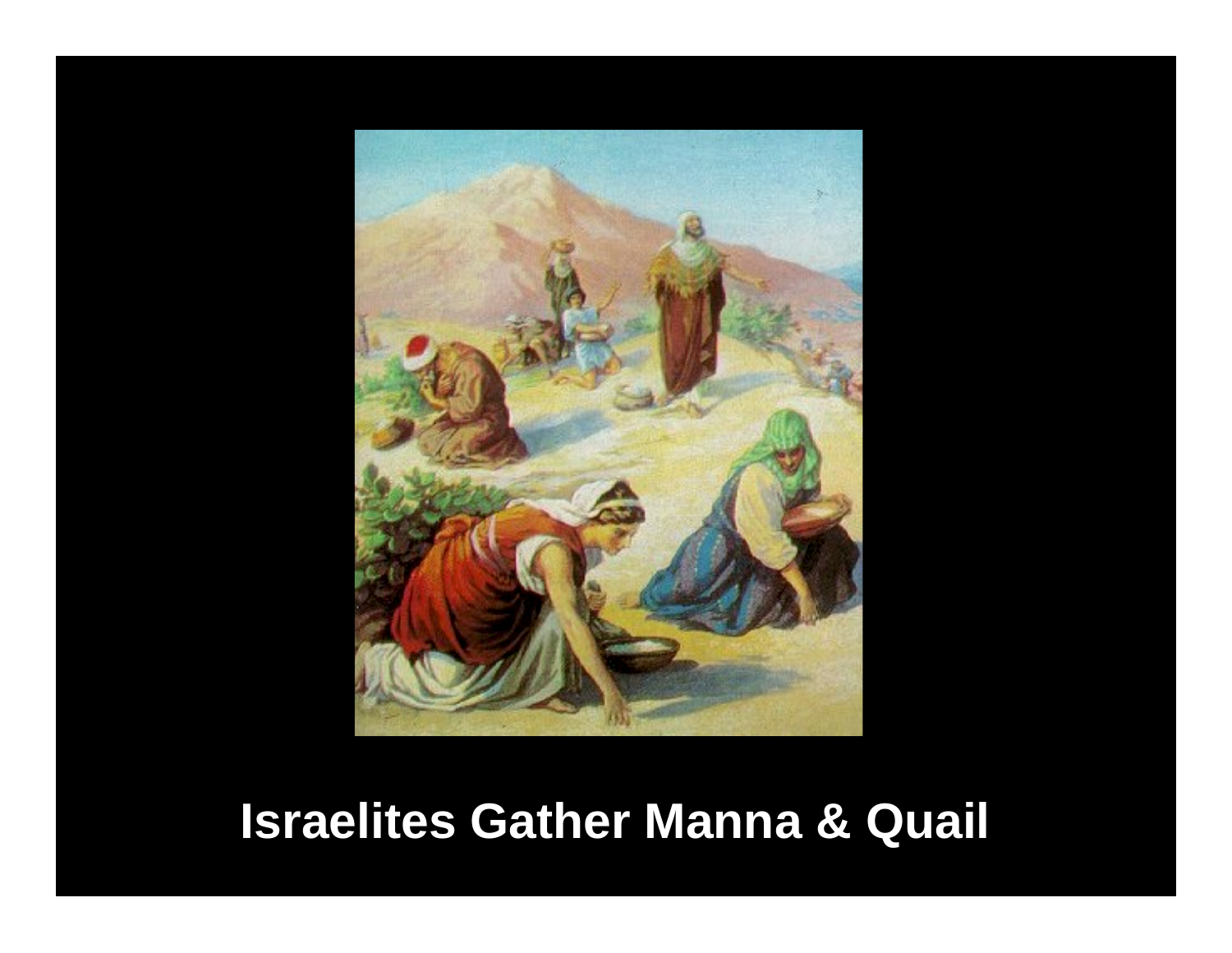#### **Meaning of "Good" – James 1:17**

*. . . two Greek words "Every good thing given . . ."* 

## καλο*s <sup>=</sup>"beautiful, good"*  αγαθο*<sup>s</sup> = "ethical goodness"*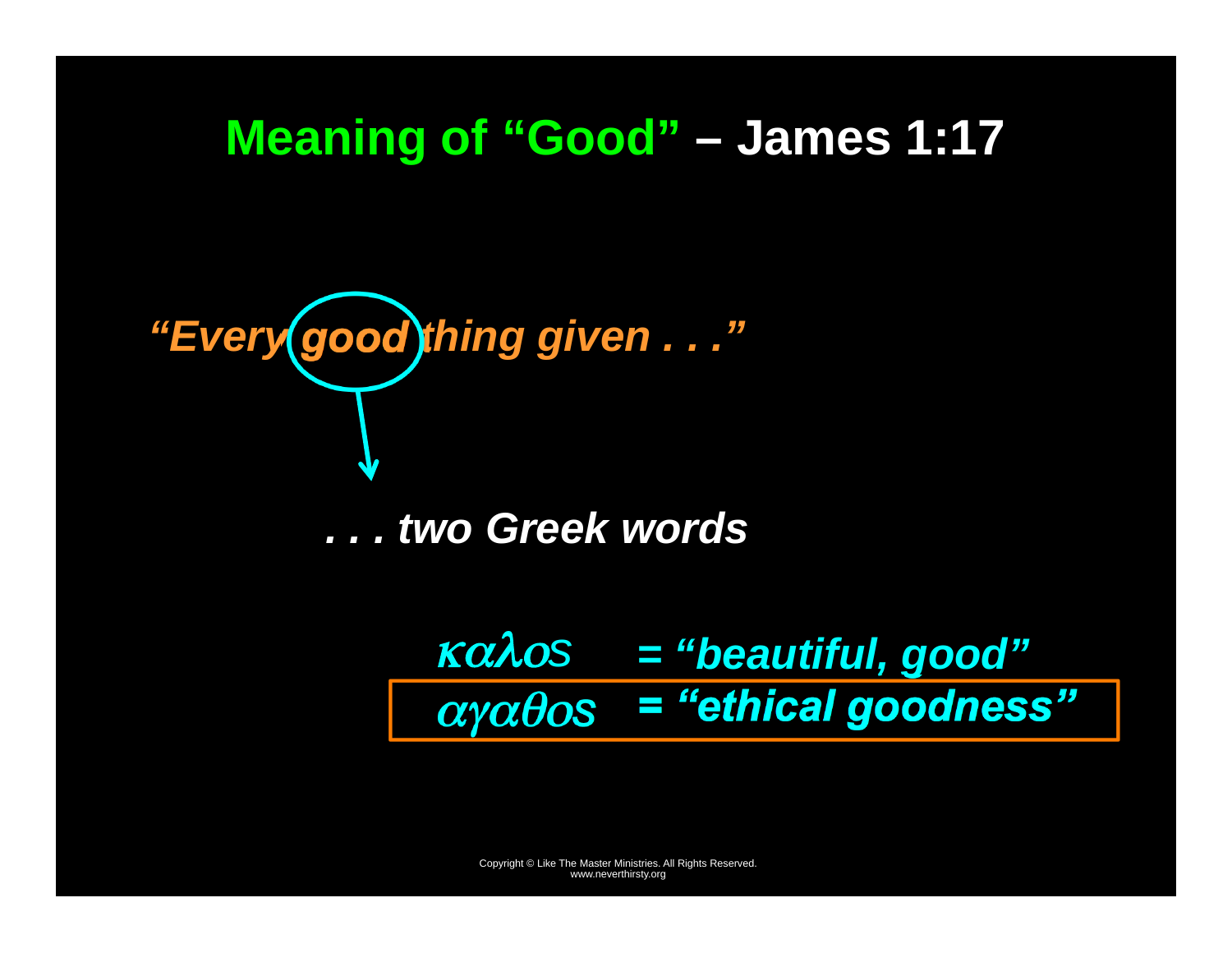#### *Twinkling Star*

# **Father of Lights** *– No Variation*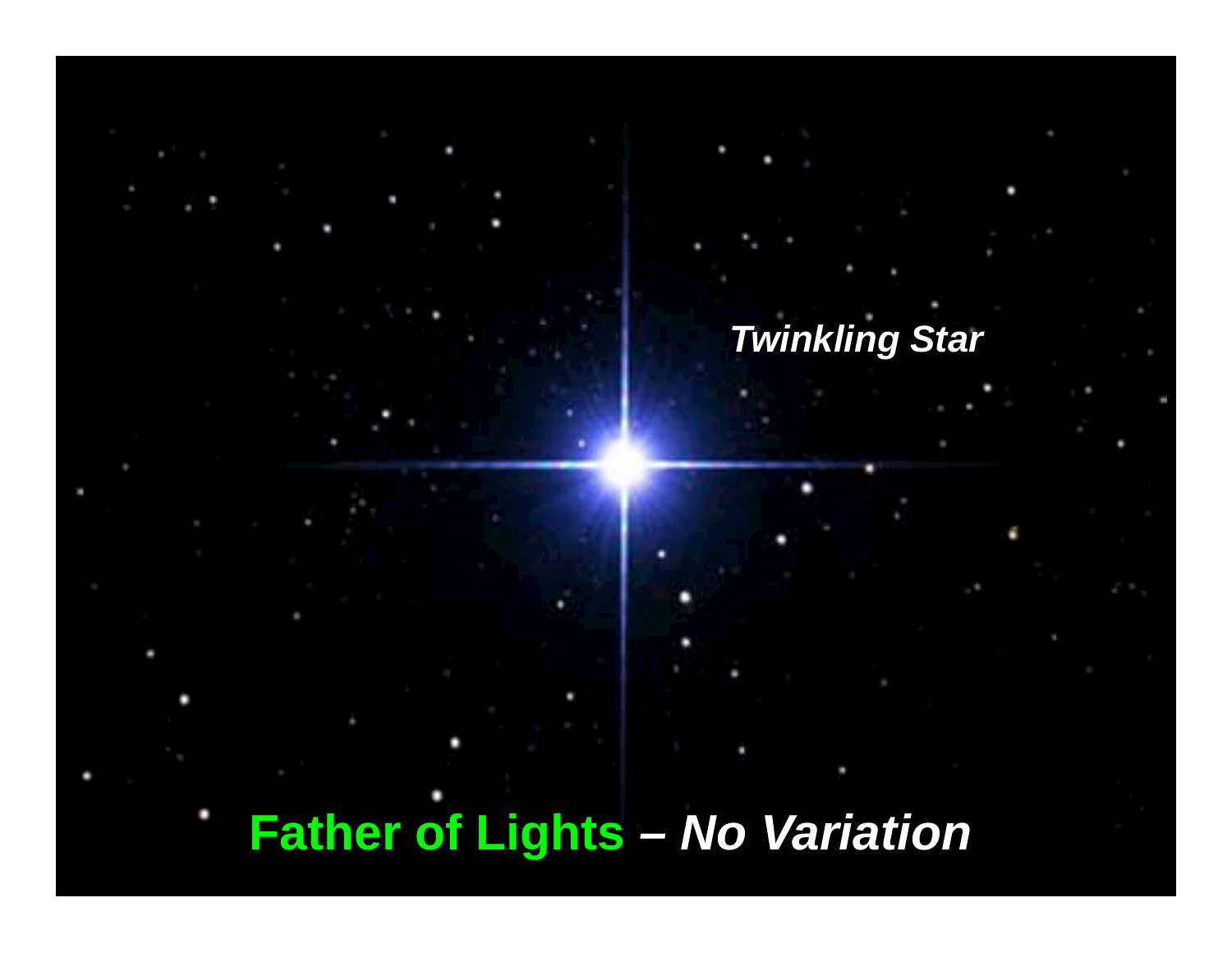

# **Father of Lights** *– No Shifting Shadow*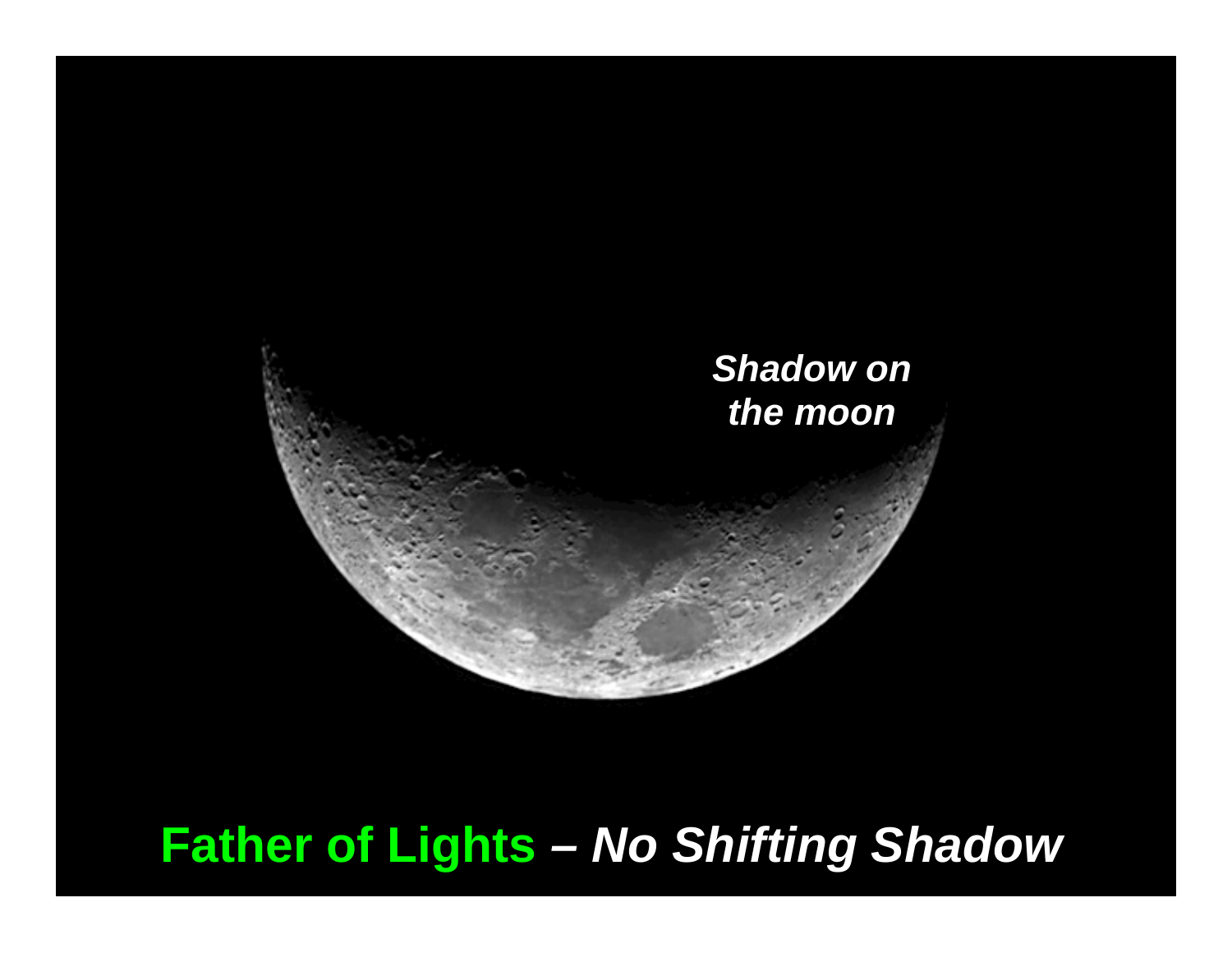### **1st Truth - God Is Good . . .**

*Psalm 23 Psalm 34:8-14 Romans 8:28 Psalm 100:5 Psalm 135:3* 

*Mark 10:17*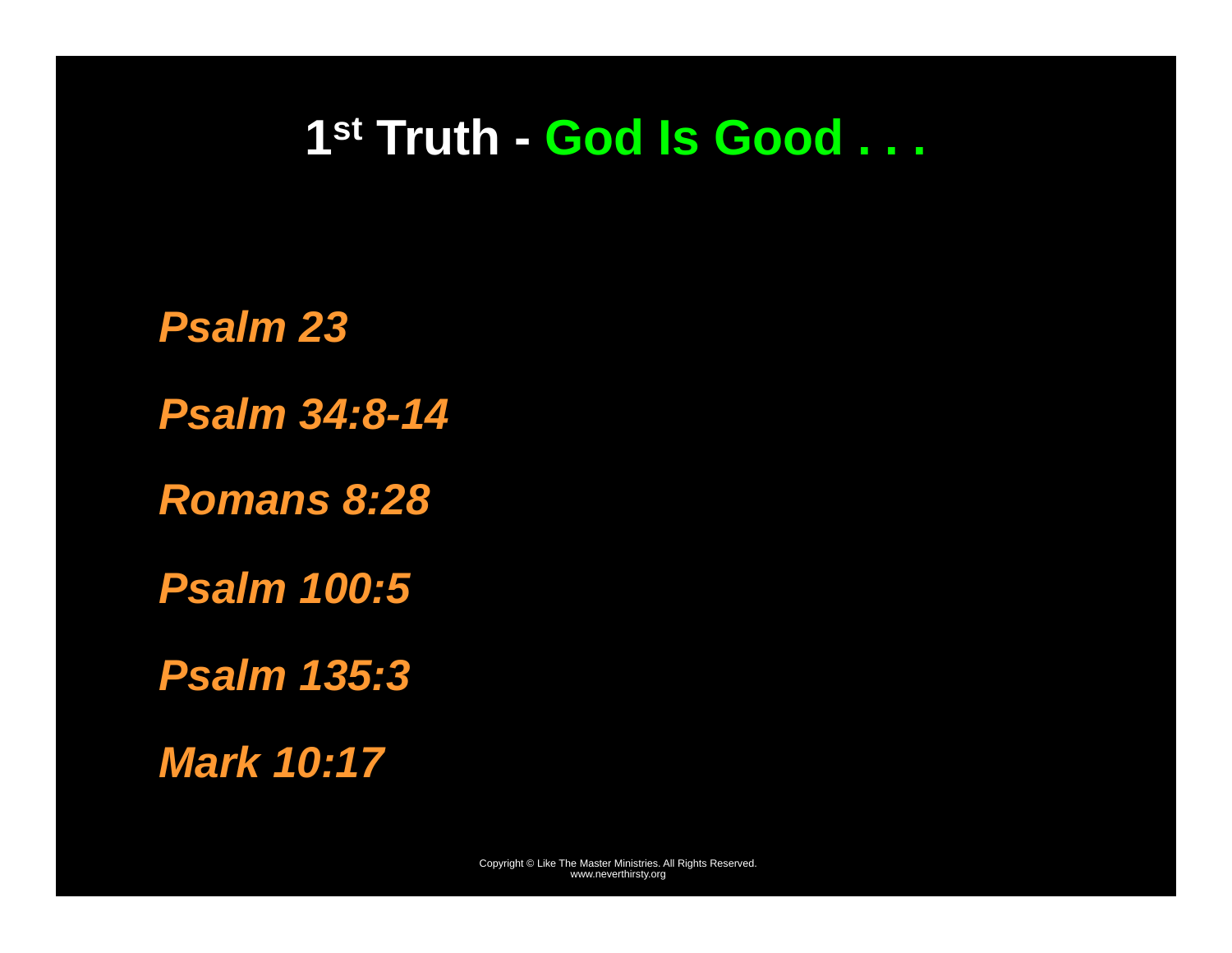### **2nd Truth – God Does Good . . .**

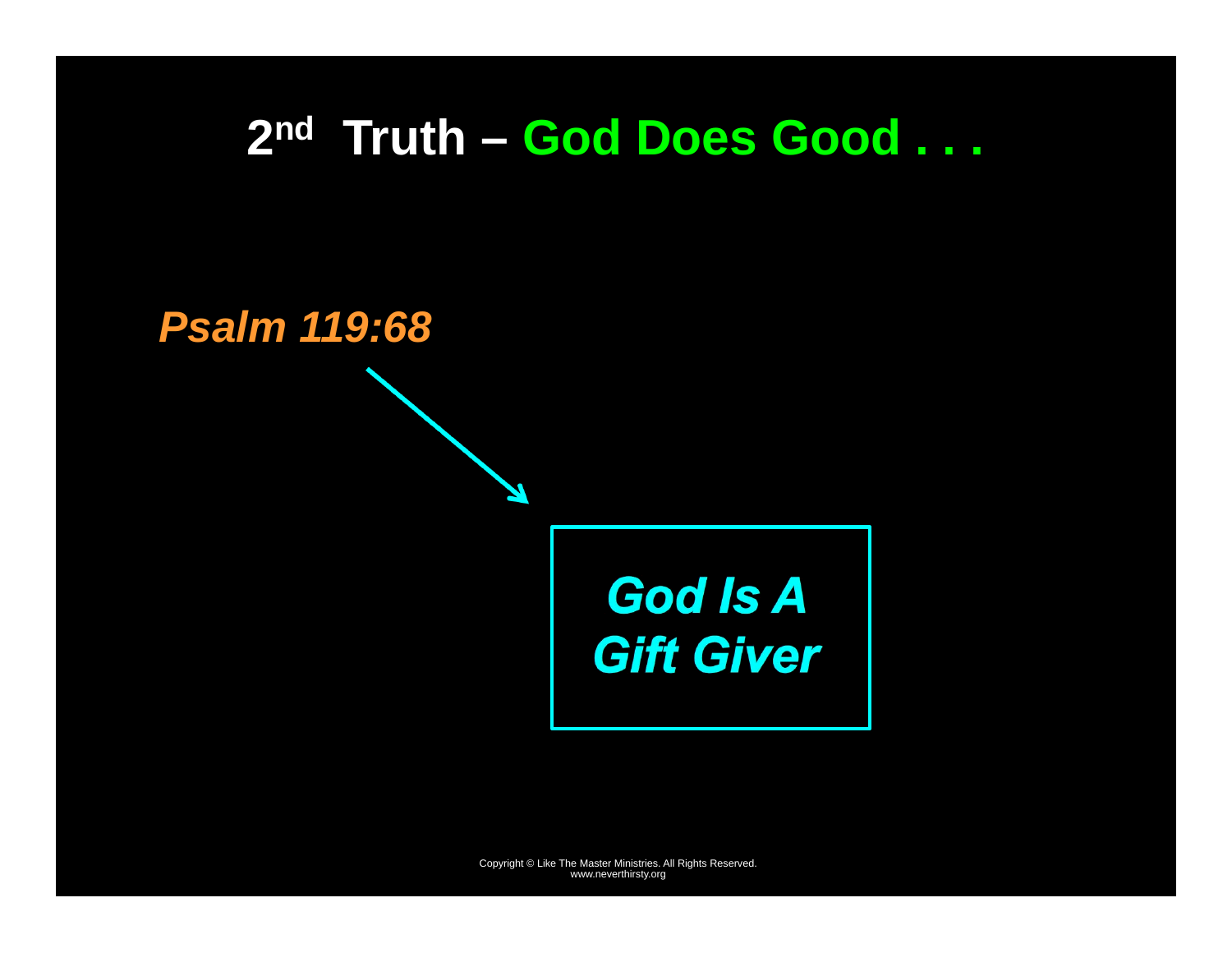### **3rd Truth – Types of Good Gifts . . .**

*Luke 11:9-13 Matthew 5:44 – 45 Matthew 6:31 – 34 Romans 8:28* 

*James 1:18*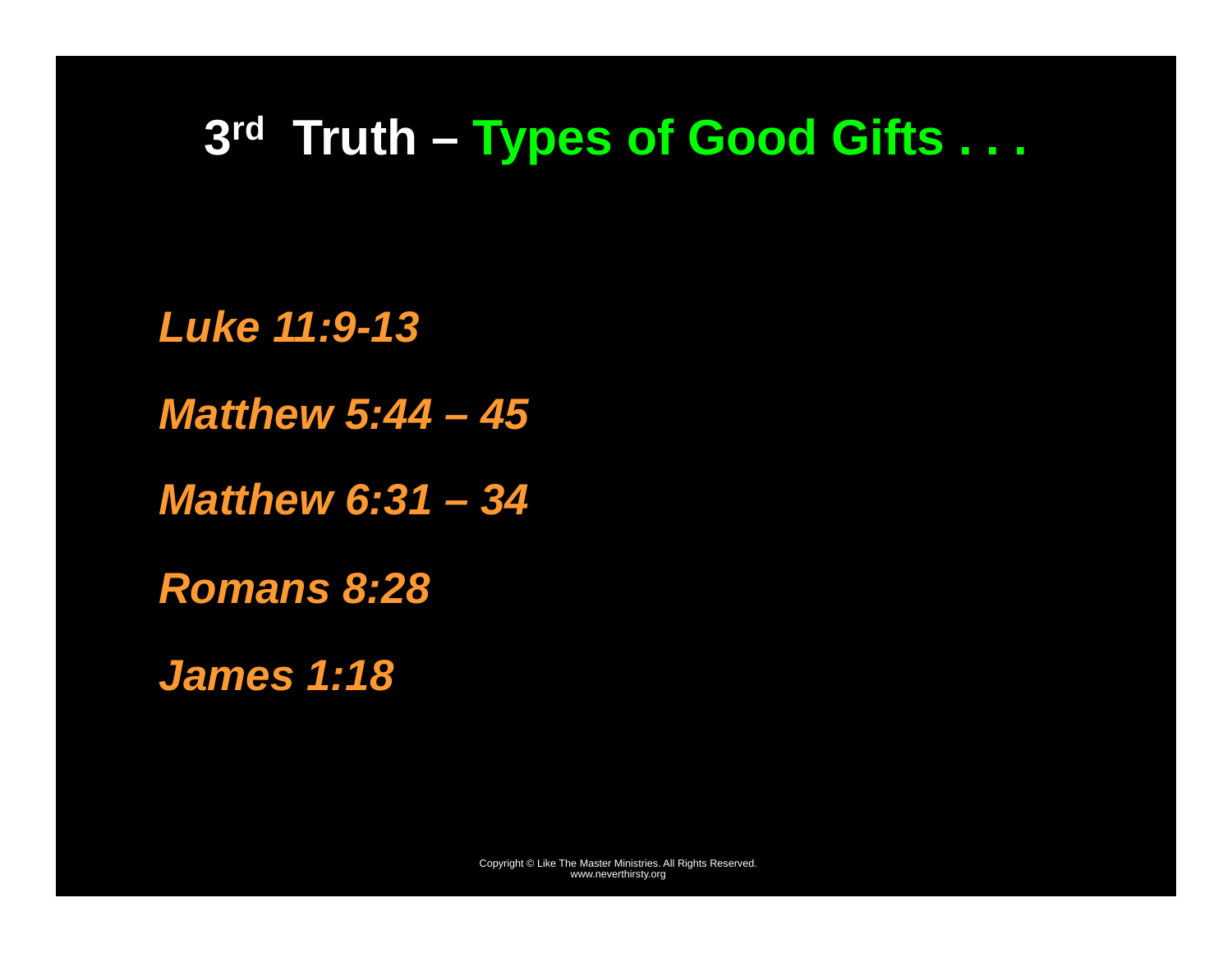#### **Meaning of James 1:18**



## βουλομαι *<sup>=</sup>"wish, implying planning and the invocation of the will"*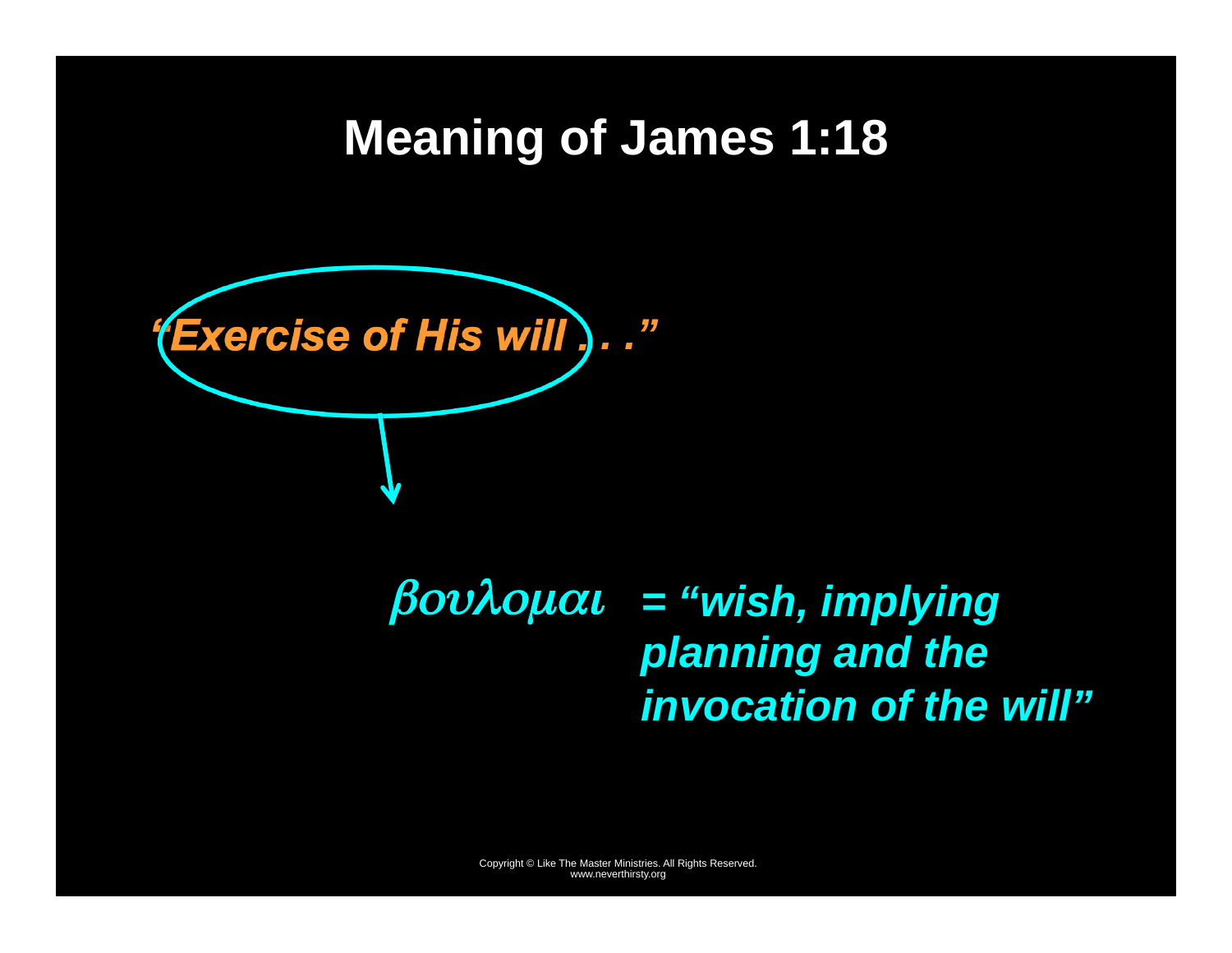### **Meaning of James 1:18**



#### αποκυεω *<sup>=</sup>"to give birth"*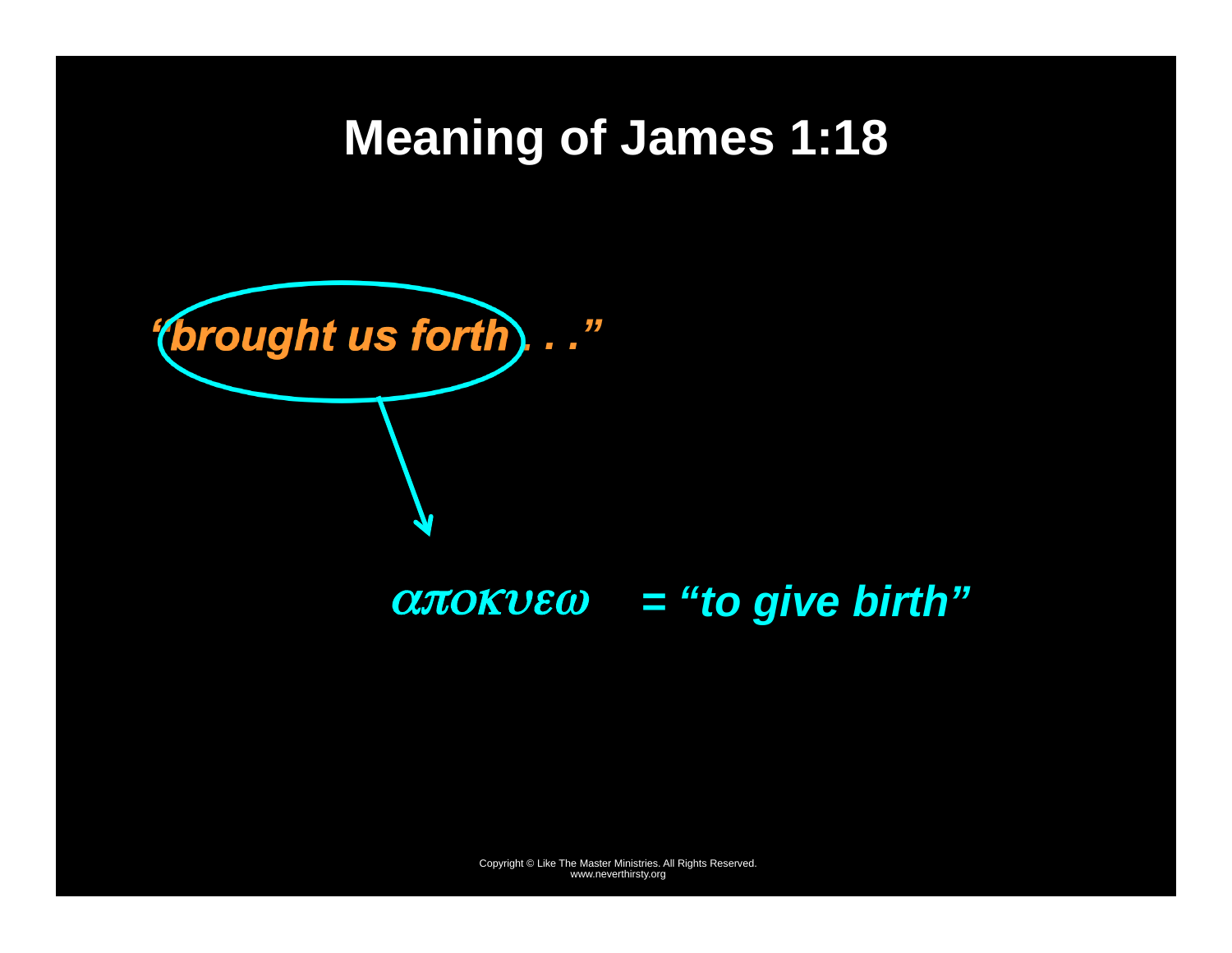### **3rd Truth – Types of Good Gifts . . .**

*Luke 11:9-13 Matthew 5:44 – 45 Matthew 6:31 – 34 Romans 8:28 James 1:18 John 3:1 - 5* 

*1 Peter 1:23* 

*John 1;12-13* 

*Acts 13:48* 

*Ephesians 2:8-10* 

*Philippians 1:6*